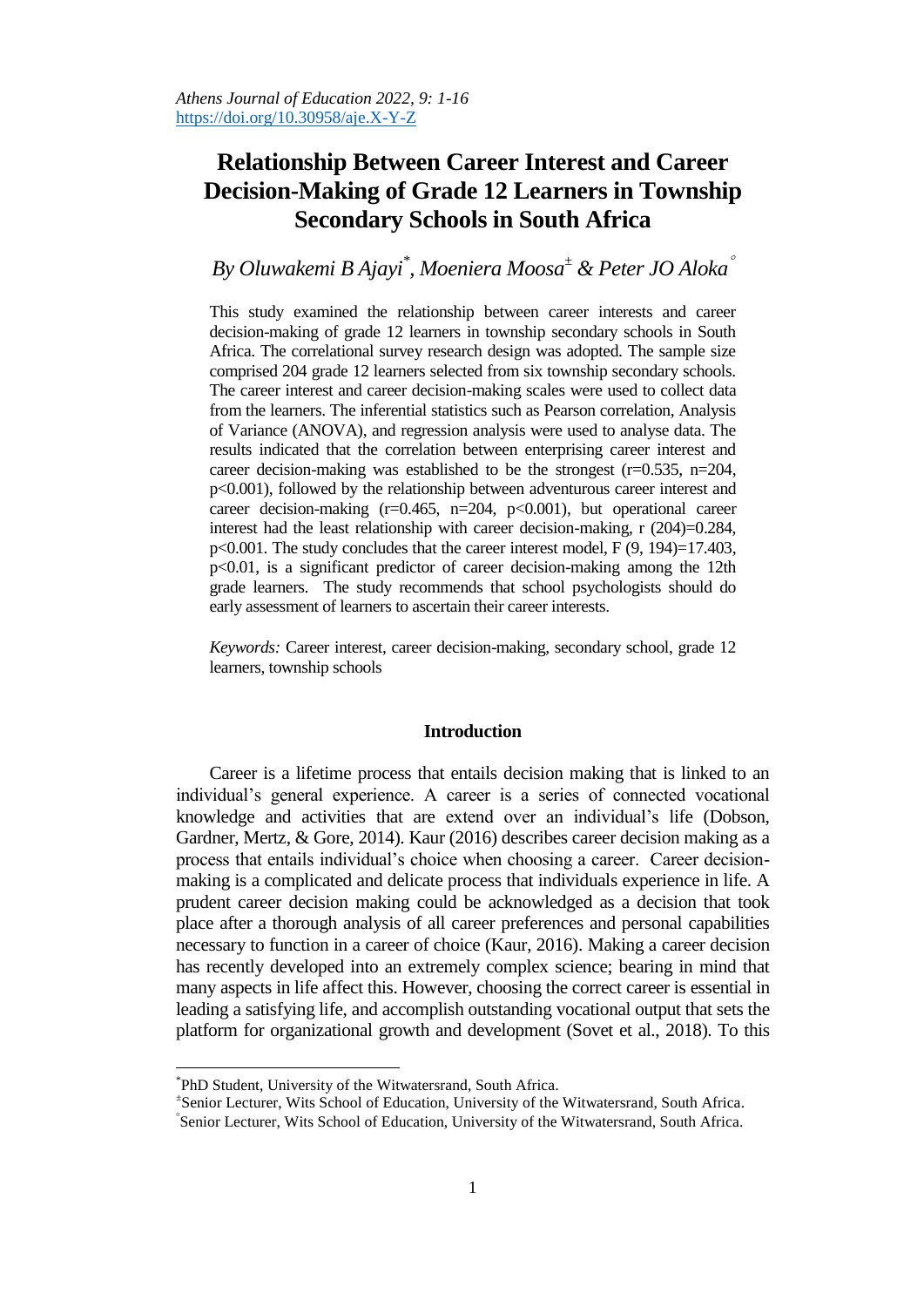end, career interest is the process through which individuals investigate, explore and examine their interest prior to making a career decision. However, choosing the right career is a challenge for most people because converting personal interest into a practicable career could be overwhelming sometimes. Moreover, career interest is a person's inclination regarding vocational activities and environments. Nevertheless, the understanding of one's capabilities, skills, beliefs, personality and interests could help when making career decision. Exploring a probable career requires knowledge of what a person takes pleasure in doing, what they are good at and what serves as an inspiration to a person in their environment as a key factor for career motivation (Nyamwange, 2016). Therefore, it is crucial for individuals to be conscious of aspects that affect, that motivate such a significant decision from a position of adequate understanding (Nyamwange, 2016).

Recognizing one's career interest assists individuals to make informed and a more logical decision regarding career. By an individual understanding their career interests and choosing a career in this regard means that they are able to identify their strength and ability to pursue a vocation that complement their ability and supporting it with morals and principles (Bartlett, MCllveen, & Perera, 2015). Since an individual's career interest could transform eventually, it is therefore essential to identify vocational information regularly. Given that individuals preferences concerning career and vocational duties differ, based on individual interaction and integration in the environment. Career interest could take diverse forms and shapes. The knowledge of various forms of career interest could assist learners in identifying their career interest as they progress in their studies. In this study, the different areas and forms of career interest that was examined include artistic, biotic, conventional, expressive, investigative, operational, social, enterprising and adventurous career interests. In South Africa, at the time of apartheid, education was separated across racial lines to maintain white dominance (Mahlomaholo, 2012). This uneven system of education also presented the discrepancy in the provision of career guidance at schools (Buthelezi, Alexander, & Seabi, 2009) and to the world of work where jobs were set aside for whites. The function of career counselor in schools was controlled by the apartheid regulations, and the counselors need to get acquainted to the established rules and regulations, in order to provide suitable career guidance to learners as stipulated by the law (Buthelezi, Alexander, & Seabi, 2009).

It seems that learners in affluent areas of South Africa had access to career guidance compare to learners in township schools, with little or no access to career information services (Maree, 2013). Mudhovozi and Chireshe (2017) assert that career decision making among learners in South Africa is dependent on the category of school attended, parent level of education and parental income. The study further reported that schools in affluent community present learners with more career opportunities and options that are relevant to demands in the job market while schools in disadvantaged communities associated career decisions to the traditional careers, such as, nursing and teaching. In view of the above, most learners seek help from people around them, such as, parents, teachers, career officers or career counselor, who offers career guidance to learners in their professional capacity (Buthelezi, Alexander, & Seabi, 2009). Unfortunately, a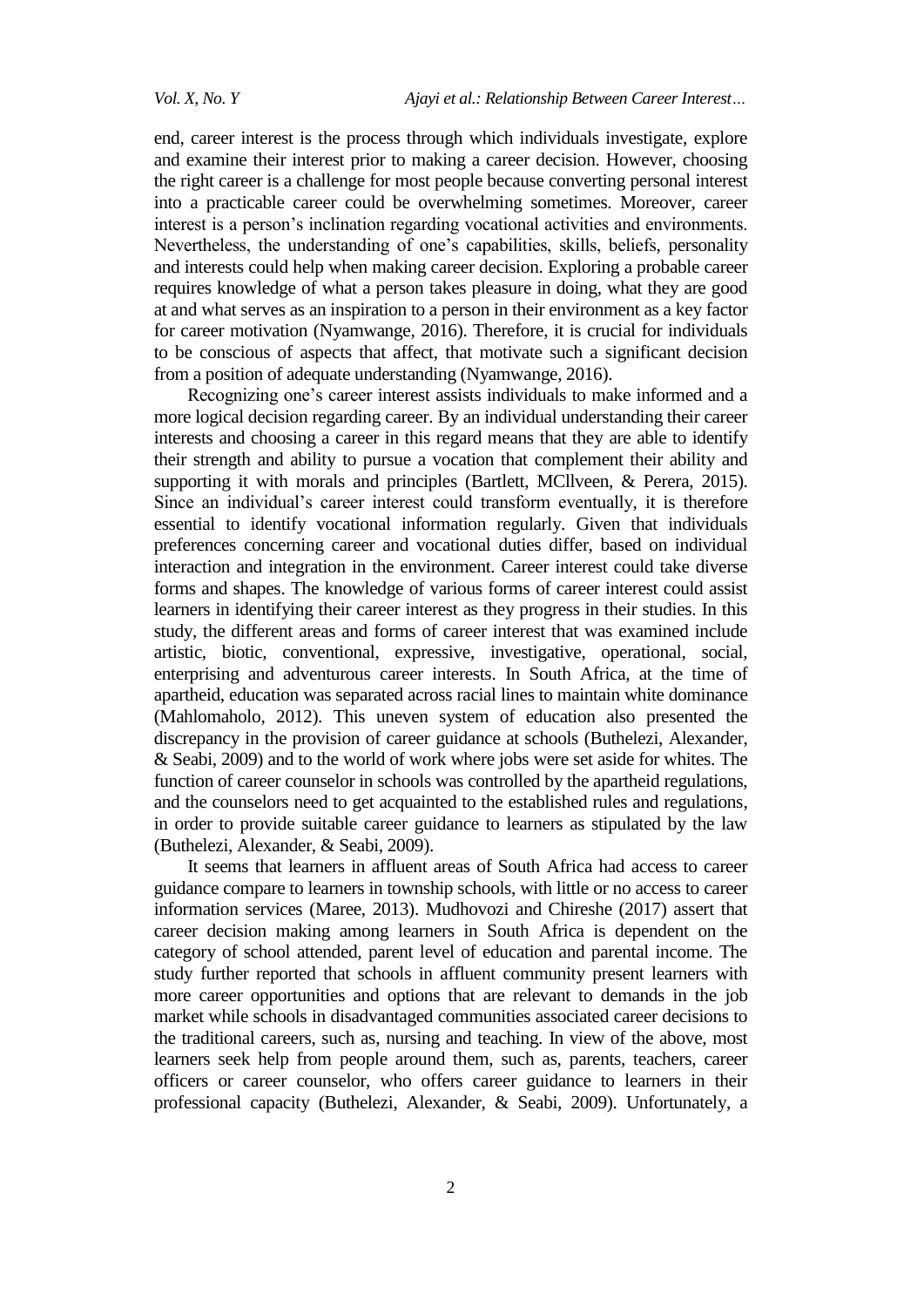number of learners in township secondary schools do not have access to the professional service of a career guidance and counseling, which could assist them to explore their career interest before making a career decision that could favour their future (Buthelezi, Alexander, & Seabi, 2009). Plausibly, the importance of career decision-making could be emphasized by the direct influence that a good career choice has on an individual's standard of living and status in the society. Therefore, it is imperative to connect one's interest to their choice of career because deciding on a career will possibly influence individual all through their lives. Willner, Gati, and Guan (2015) concur that life is meaningfully expressed with lucidity and precision in individual's career. Therefore, suitable career decision-making could be effective when the individual is equipped with adequate information and proper career guidance. The world of work is transforming on a daily basis, which requires an individual to develop their skills as part of the requirement for an area of interest and specialization in the work place, which makes it more intimidating for the individual to decide on a certain career. Consequently, the present study examined the relationship between career interest and career decision making of grade 12 learners in township secondary schools in South Africa.

#### **Theoretical Framework**

This study was informed by the Holland's theory of career choice. Holland's (1959) theory of career choice asserts that individuals prefer to choose vocations that give them the opportunity to be around others and relate with people of like minds. Individuals look for environments that support their skills and knowledge, where they can express personal principles and values, while engaging in pleasurable activities to solve problems. The theory proposes that individual's behavior is a result of their personality and environment in which they live, which inform their values and interest through personal experiences and career choices (Holland, 1992). Therefore, Holland classified human personality into six different types: realistic, investigative, artistic, social, enterprising and conventional, and clarifies how each personality type is appropriate for specific interest and work environment (Sharf, 2013). This theory informed the study because it argues that each individual has own unique personality which influence their tendency to choose certain careers. Therefore, the theory was relevant to this study because at one time or another, individuals are faced with the challenge of work-related decision and most individuals are confronted with this issue especially when they are in secondary school and are required to choose their subject combinations at grade 10 level, which determines the career that they want to pursue in the future.

# **Literature Review**

Research studies have indicated that some of the factors accountable for an individual's career decision-making include personality, career interests, role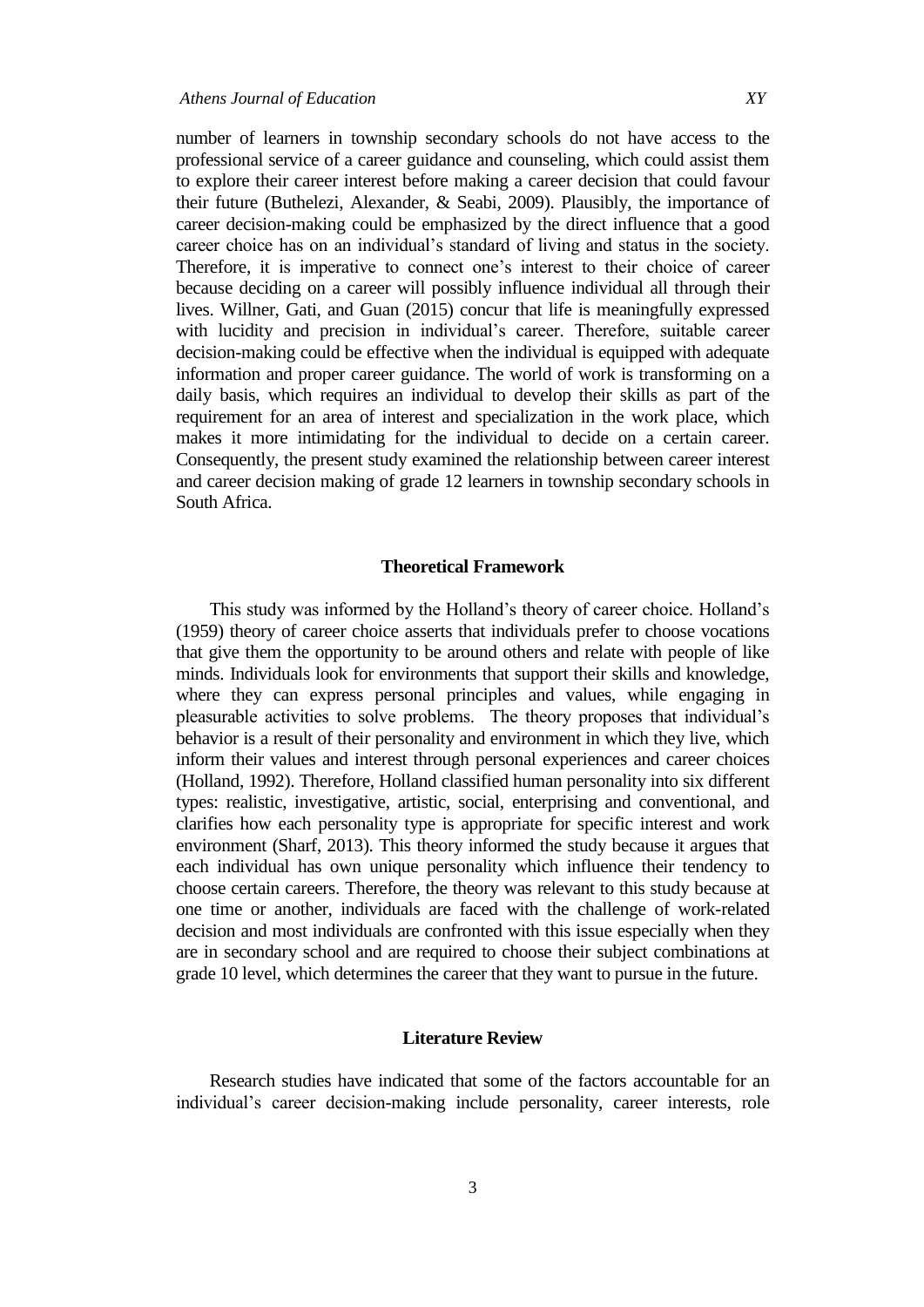models, ethnic background, level of education and accessibility to essential resources such as, finances and information (Vosh & Schauble, 2014; Enache & Matei, 2017). Moreover, Etiubon, Ugwu, and Ado (2018) assert that many individuals are influenced greatly by their parent's vocations, or the career that suits their educational achievements, still, professions that present high income and remuneration are influencing other people. However, there are individuals, who pursue careers that go with their interest and passion irrespective of the financial benefits, for the purpose, that everyday life revolves around one's career as a vital component to determine an individual's every day practice. In reality, a career influences every aspect of one's whole being. However, there are distinctions, as an individual's differs. Generally, influences on career decisionmaking mostly differ from one person to another, according to an individual's environment and interest. This is probably as a result of experience and support attainable in the community (Etiubon, Ugwu, & Ado 2018). Similarly, Curran, (2019) study reported that career interest is a significant predictor of the decisionmaking process among students and that most students highlighted their preference of keeping their personal interests and hobbies separate to their future careers.

Brown and Crace (1996) affirm that high priority values are more critical to decision making than low-priority values, and if values are not fully crystallized or the outcomes are unclear, difficulties arise and the choices made are tentative. Sagiv (2002) reported that enterprising interests were positively correlated with power and achievement and negatively correlated with universalism. Sagiv (2002) also found that enterprising interests were positively correlated with power, whereas social interests were negatively correlated with power. The study suggested that social and enterprising interests reflect similar abilities and skills but differ in the underlying motivation. In another study, Smith and Campbell (2009) reported that conventional and realistic interest types had similar value profiles, with the values of support and working conditions being the two highest values; investigative and artistic interest types had similar value profiles, with the values of achievement and independence being the two highest values; and social and enterprising interest types had similar value profiles, with relatively flat value profiles, except that the social interest type had a solitary peak on the relationships value. Smith and Campbell also found substantial canonical correlations between four of the six linear composites of interests and values. Akosah-Twumasi et al., (2018) reported that personal interest was highlighted as the major factor that influenced career choice in individualistic settings, and the youth were more independent in their career decision making and that most career decisions of students are based on their personal interests. Similarly, Bennett, Knight, Bawa and Dockery (2021) reported that students' career decision making in science oriented careers is guided by their interest in the subject.

In another study, Kazi, Nimra, and Nawaz (2017), revealed that interest in the subject is the most dominant factor influencing career choices of business students and that interest in the subject is also related and has some linkage with personality type. A study by Atitsogbe et al., (2018) reported that Swiss students are more influenced by personal interests in career decision making and that, interest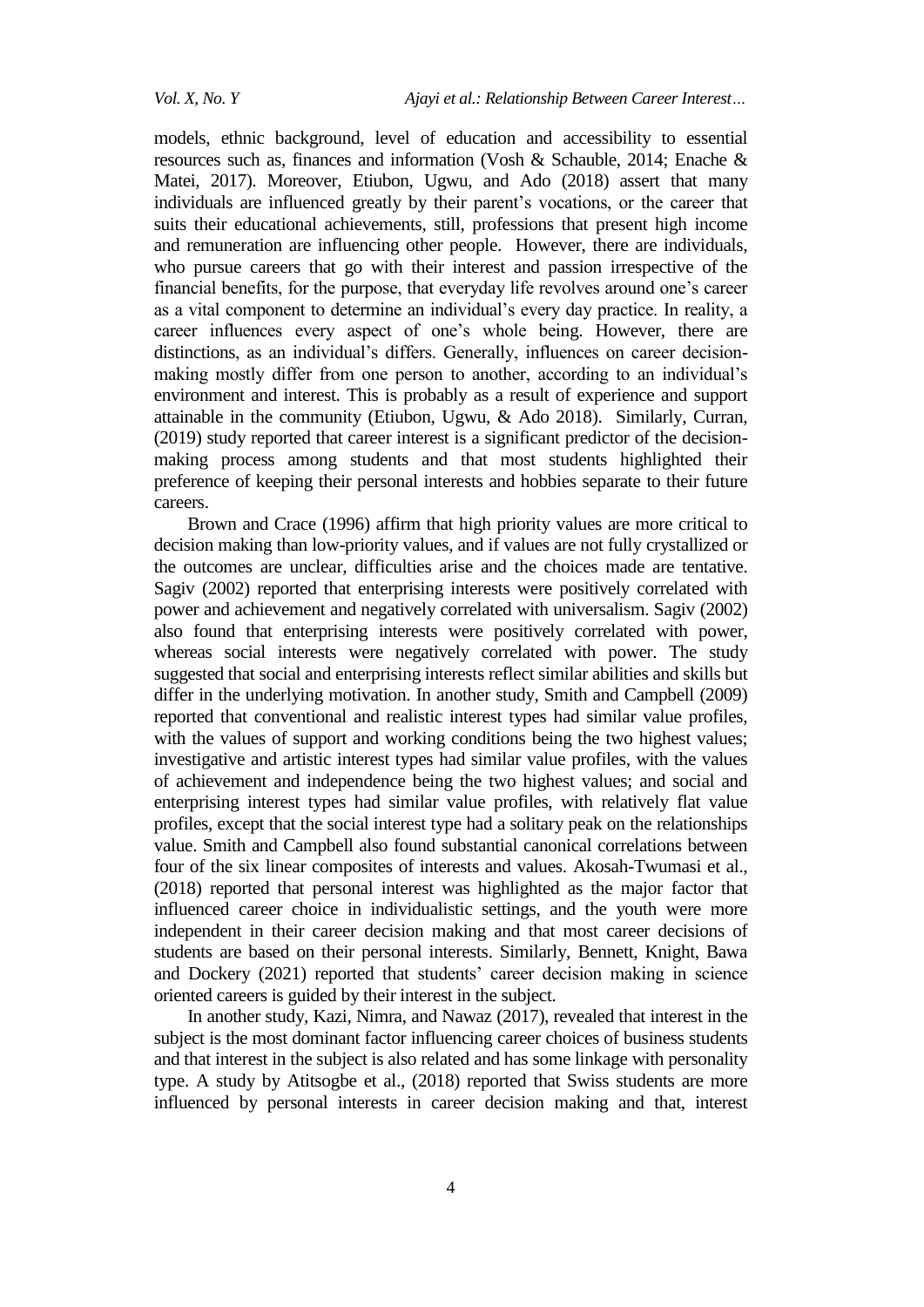differentiation was significantly associated with self-identity. Similarly, Su, [\(2018\)](https://link.springer.com/article/10.1007/s10734-021-00804-6#ref-CR45) study in Burkina Faso reported that vocational interest information focuses on individuals' traits and their match to particular careers, rather than seeing interest as something that can grow and develop with appropriate support. Moreover, Gallup [\(2019\)](https://link.springer.com/article/10.1007/s10734-021-00804-6#ref-CR20) study reported that graduates who experienced a sense of purpose in their work were more likely to align their work with their interests, values, and strengths and participate in a programme or class that helped them think about pursuing meaningful work. Most recently, Abe and Chikoko (2020) study concluded that career interest is important in the decision-making process of students and has implication for policy decisions. In another study, Siddiky and Akter (2021) reported that the students' career choice and career preferences are determined by their personal interests to a great extent. Similarly, Anovunga, Nyelbi, and Akpadago (2021) reported that career interest of an individual greatly affects their preferred vocational choice or development. Moreover, Jemini-Gashi and Kadriu (2022) reported that personal interest for a certain academic field was among the facilitating and determining factors for them during their process of career decision-making. In south Africa, Chinyamurindi, et al., (2021) study showed that learners' career decisions were highly influenced by academic experiences, personal interests and self-efficacy. Finally, Quinlan and Renninger (2022) reported that most students who were studying science in university had a well-developed interest that had motivated their choice of programme, and their subject interest and career decidedness were linked. The study further reported that students' interest in their subject was a significant predictor of career decidedness, mediated by students' desire to pursue that interest in their career.

From the reviewed studies, it is evident that even though studies have been carried out with objectives related to the current study, a research gap still exist because most of these studies examined career interest and basic values, but few were on career decision making. In South Africa, prior to career decision-making, learners are presented with the opportunity to choose their subjects combination in grade 10, according to their performance from their previous grade. However, learners in township schools do not have the capability to discern the subjects that could lead them to their career interests and choices. Consequently, the choices that learners make are based on their previous performance and their view of the perfect profession without considering their interest, as a result of a lack of adequate information and support in the form of career guidance and counseling. Consequently, the current study examined the relationship between career interest and career decision-making.

#### **The Present Study**

This study examined the relationship between career interests and career decision-making of Grade 12 learners in township secondary schools in South Africa.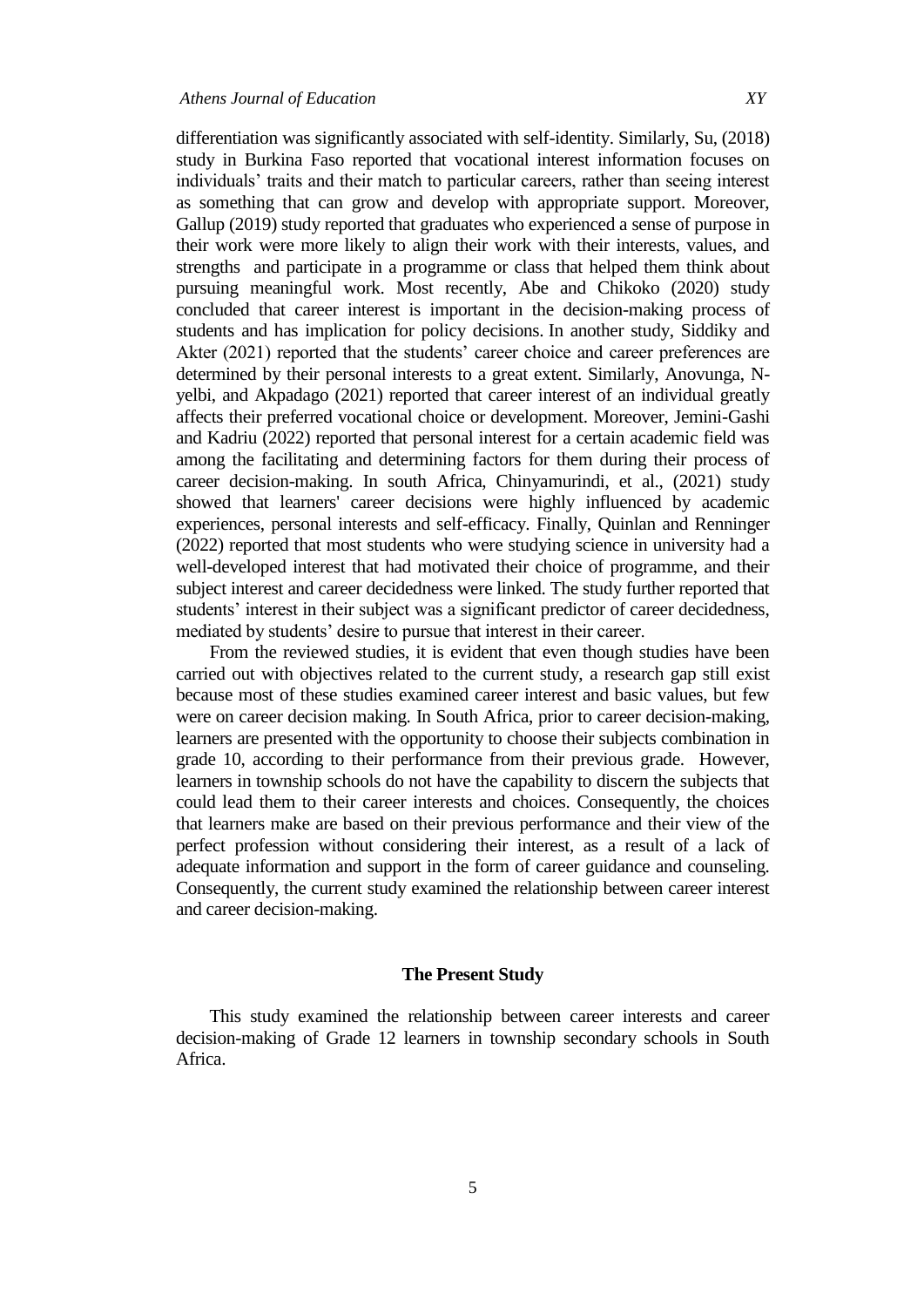#### **Research Hypotheses**

The following null hypotheses were tested:

Ho1: There is no significant relationship between career interest and career decisionmaking of grade 12 learners in township secondary schools

Ho2: The career interest model is not adequate predictor of career decision-making among the  $12<sup>th</sup>$  grade learners in township secondary schools

#### **Methods**

#### **Research Design**

The study was located within the quantitative research paradigm and specifically, the correlational survey research design was adopted. This is a research design that involves observing two variables in order to establish a statistically corresponding relationship between them. The aim of correlational research is to identify variables that have some sort of relationship do the extent that a change in one creates some change in the other (Creswell, 2015). In this design, the purpose is to determine the relationship between the construct under investigation and takes a broad view of the obtained results of a chosen sample from the total population (Creswell & Plano Clark, 2018). Furthermore, the selected sample was similar to the population in a way necessary for the subject under investigation.

# **Study Participants**

The target population for this study was 720 learner participants, with 120 learner participants from each of the six selected township secondary schools. The stratified random sampling technique was employed to select 204 grade 12 learners as the sample size for this study. This method was important, in order to deal with the disparity that occurred in the number of participants selected from each school. In addition, the stratified random sampling technique assisted the researcher to obtain an impartial number of participants regarding their gender, to ensure equal representation of each school in this study. Consequently, the established sample size of 204 learners was considered to be appropriate according to the recommendation by Krejcie and Morgan (1970).

### **Research Tools**

The career interest and the career decision-making scales were used to gather the requisite data for this study. The career interest scale had 9 factors on it identified as artistic, biotic, conventional, expressive, investigative, operational, social, enterprising and adventurous. Each of the 9 interest sub-scales had 5 items. Some items in the operational career interest sub-scale include "i maintain a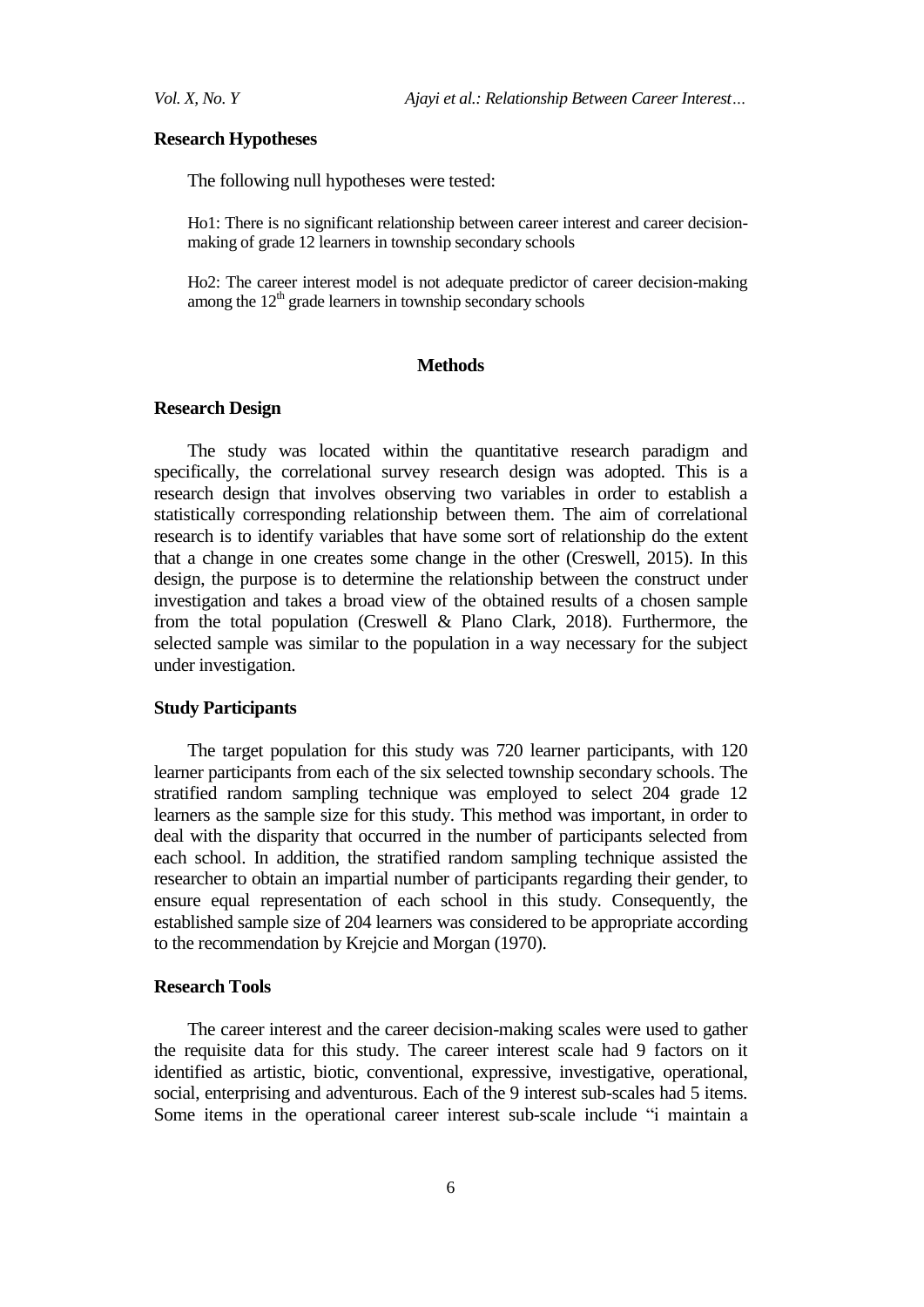computer network", and "I shape metal or plastic with tools". Some items in the conventional career interest sub-scale include "I regularly make neat or update an address book", and "I check paperwork or products for errors or flaw". The response scale for career interest scale was a 5-point Likert scale for the respondents to indicate the extent to which they agree or disagree with the statements such as; *Strongly Agree* (5), *Agree* (4), *Neutral* (3), *Disagree* (2) and *Strongly Disagree* (1). The career decision-making scale had 18 items some of which include; "I have decided on a career and feel comfortable with it", "I also know how to go about implementing my choice". The response format was on a four point Likert scale such as, "exactly like me"  $(4)$ ; "very much like me"  $(3)$ ; "only slightly like me"  $(2)$  and "not at all like me"  $(1)$ . The internal validity of the questionnaires was ensured by using the Kaiser-Meyer Olkin (KMO) measure adequacy and Bartlett's Test of Sphericity. The internal validity results indicated that all sub-scales in the career interest and the career decision-making scales have KMO values above 0.5 and Bartlett's tests for Sphericity are highly significant (p<0.05), implying adequate internal validity. Moreover, Cronbach's alpha was used to ascertain the reliability of the questionnaires and the results are presented in Table 1.

| <b>Scales</b>                       | Cronbach's alpha<br><b>No. of Items</b> |       | <b>Decision</b> |  |
|-------------------------------------|-----------------------------------------|-------|-----------------|--|
| <b>Career decision making scale</b> | 18                                      | 0.842 | Excellent       |  |
| <b>Carer interest scale</b>         |                                         |       |                 |  |
| Artistic career interest            | 0.793                                   |       | Good            |  |
| Biotic career interest              | 5                                       | 0.755 | Acceptable      |  |
| Conventional career interest        |                                         | 0.762 | Good            |  |
| Expressive career interest          |                                         | 0.741 | Acceptable      |  |
| Investigative career interest       | 5                                       | 0.816 | Excellent       |  |
| Operational career interest         | 5                                       | 0.835 | Excellent       |  |
| Social career interest              | 5                                       | 0.821 | Excellent       |  |
| Enterprising career interest        | 5                                       | 0.822 | Excellent       |  |
| Adventurous career interest         |                                         | 0.789 | Good            |  |

*Table 1.* Internal Consistency: Cronbach's Alpha Results for the Questionnaires

The reliability results in Table 1 indicate that, on career interest scale, all the sub-scales had their Cronbach's values within the appropriate range, with the least being expressive career interest at alpha=0.741 and the highest being career operational at 0.835. Likewise, career decision-making sub- scale had excellent internal consistent reliability, as interpreted from Cronbach's alpha value of 0.842. The reliability co-efficient for the two scales were considered to be appropriate because according to Madan and Kensinger (2017), the coefficients of scales that yield above 0.7, are considered acceptable, and coefficients yield above 0.8, are considered very good.

#### **Procedure**

In a research process, sufficient care should be ensured when conducting research that involves human beings, by making sure that, the participants are safe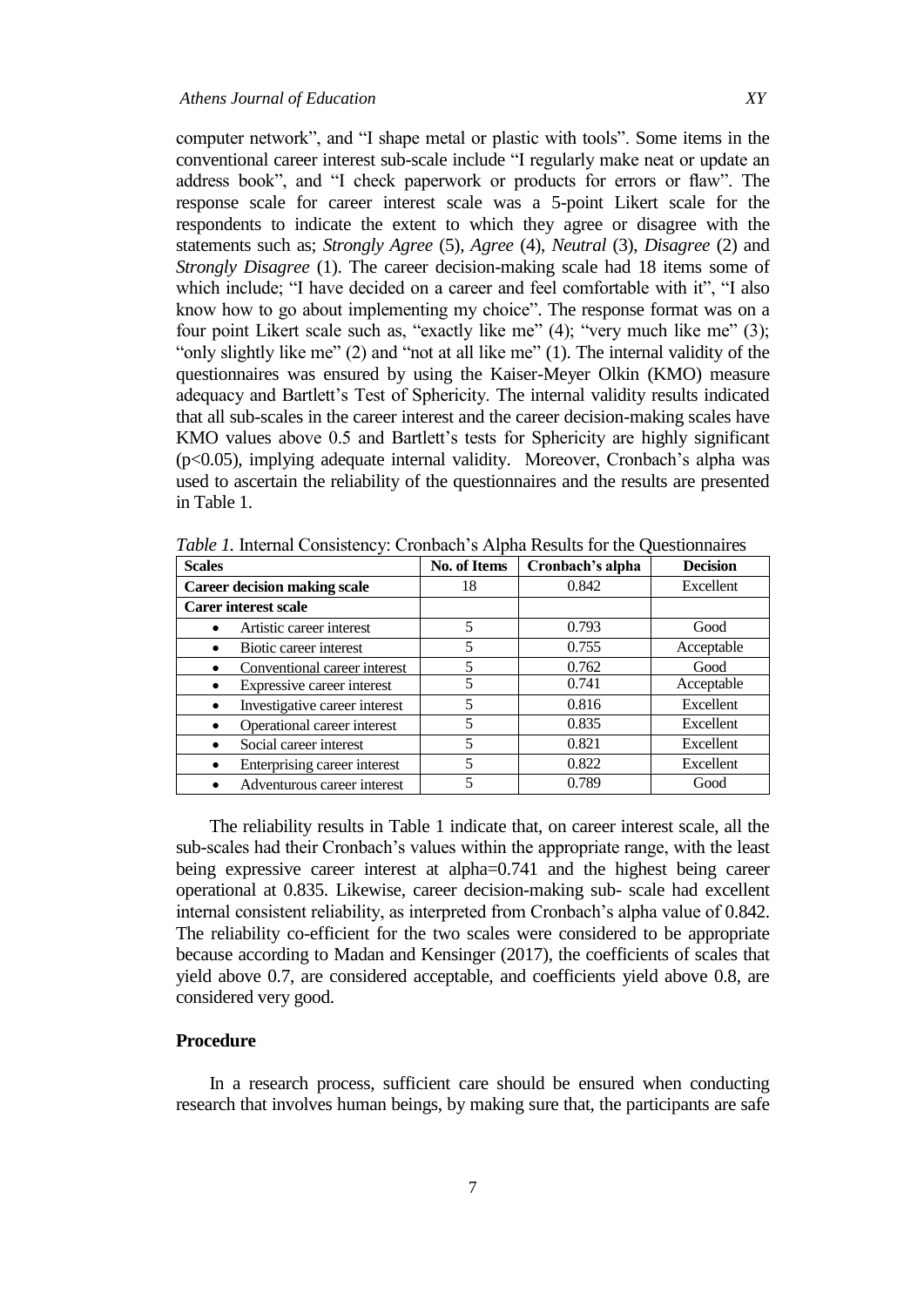and that injury and harm are avoided (Polit & Beck, 2014). First, ethical approval was obtained from the University of the Witwatersrand Human Research Ethics Committee. Thereafter, to access the sampled secondary schools, the researcher obtained ethical clearance from the Gauteng Department of Education (GDE). Additionally, permission to access schools was obtained from the selected schools' principals. Confidentiality, anonymity, voluntary participation, and freedom to withdraw from participation were strictly adhered to. Consequently, the researcher observed all COVID-19 protocols; the questionnaires were delivered to the six schools and handed over to life orientation teachers' in-charge of grade 12 learners, who assisted in administering the instrument. The questionnaire completion procedure and necessary information for guiding the learners in completing the questionnaire appropriately was provided to the teachers by a telephonic conversation. Furthermore, the completion process was monitored telephonically to eradicate ambiguity; the completed questionnaires were collected from the schools with COVID-19 protocols duly observed. Each learner participant took an average of 30 minutes to fill in the questionnaires after which they were collected and handed back to the researchers.

### **Data Analysis**

Responses from the administered questionnaires were converted from the raw data into a structure after which the data analysis began. The data was then scored and assigned numerical values to each response by creating special categories (Miles, Huberman, & Saldana, 2014). The researchers employed descriptive statistics such as frequencies and percentages to analyse data, which are applied for labeling, summarizing and creating sense of a specific set of data (Creswell & Plano Clark, 2018). Recording and collating was performed using the statistical package for the social sciences (SPSS) computer program version 24. The null hypotheses were tested at the 0.05 level of significance. Inferential statistics such as Pearson product moment correlation were used to analyze the relationship between career interests and career decision-making. Moreover, multiple regression analysis was used to analyse the associations between two or more independent variables and structural equation modeling was used to analyze the structural relationship between variables.

### **Results**

# **Relationship Between Career Interest and Career Decision-Making**

This study sought to ascertain the relationship between career interest and career decision-making. Career interest was operationalized using nine sub-themes which included artistic, biotic, conventional, expressive, investigative, operational, social, enterprising and adventurous. In testing the hypothesis that, "there is no significant relationship between career interests and career decision-making of grade 12 learners in township secondary schools", the data was analysed using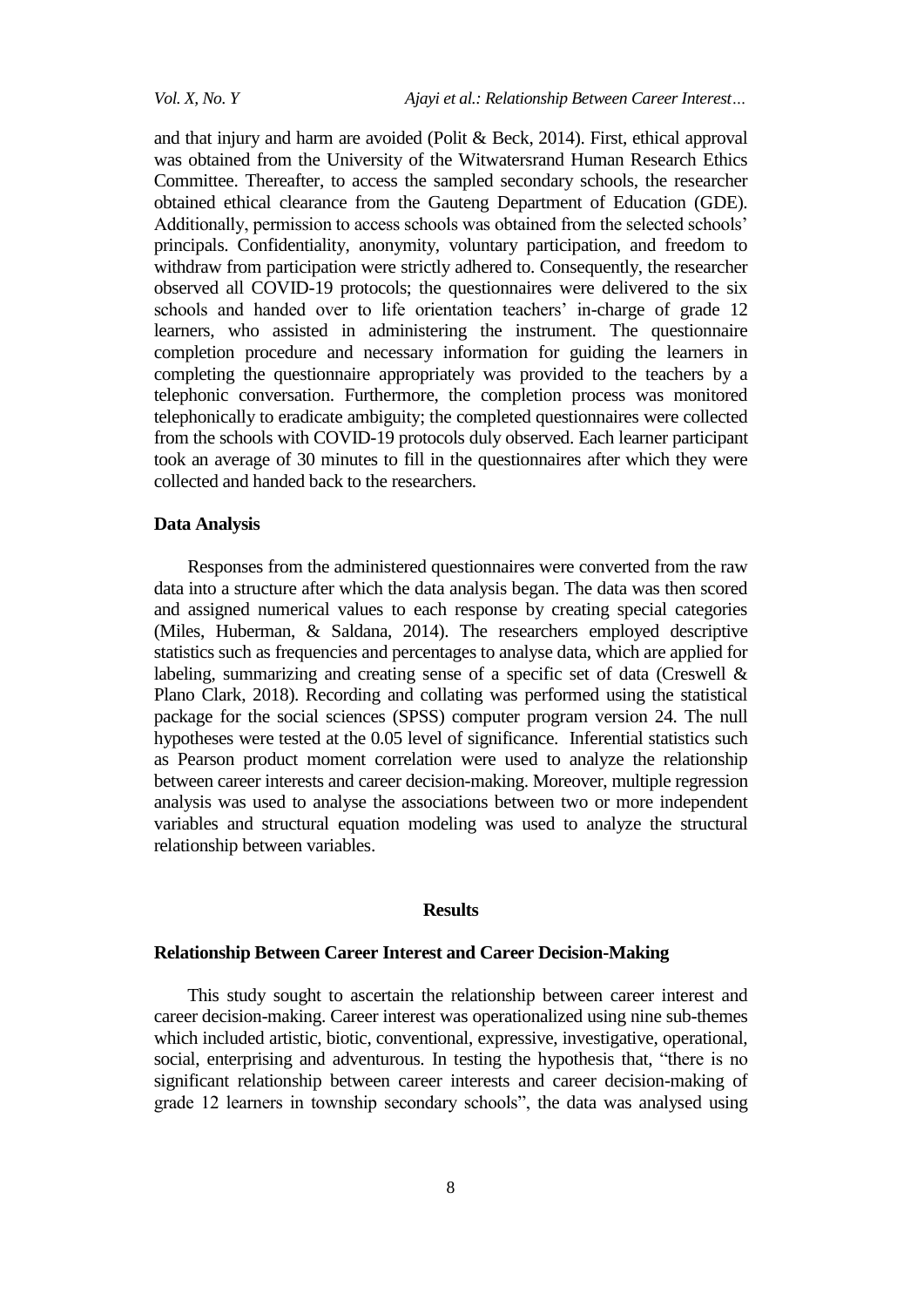Pearson product moment correlation and regression analysis. The career interest was the predictor variable while career decision-making was the response variable. First, the correlation between the aspects of career interests and career decision making was calculated to determine the direction and magnitude of the linear relationships, as shown in Table 2.

| <b>Career Interest</b>        | N   | <b>Pearson Correlation</b>    |  |  |
|-------------------------------|-----|-------------------------------|--|--|
|                               |     | <b>Career Decision-Making</b> |  |  |
| Artistic career interest      | 204 | $0.412**$                     |  |  |
| Biotic career interest        | 204 | $0.296**$                     |  |  |
| Conventional career interest  | 204 | $0.342**$                     |  |  |
| Expressive career interest    | 204 | $0.353**$                     |  |  |
| Investigative career interest | 204 | $0.303**$                     |  |  |
| Operational career interest   | 204 | $0.284**$                     |  |  |
| Social career interest        | 204 | $0.428**$                     |  |  |
| Enterprising career interest  | 204 | $0.535**$                     |  |  |
| Adventurous career interest   | 204 | $0.465**$                     |  |  |

*Table 2.* Correlations Between Career Interest and Career Decision-Making

\*. Correlation is significant at the 0.05 level (2-tailed).

\*\*. Correlation is significant at the 0.01 level (2-tailed).

As presented in Table 2, a Pearson product-moment correlation coefficient which was computed to assess the relationship between the variables indicate that there is generally a direct and positive relationship between career interest and career decision-making among the  $12<sup>th</sup>$  grade learners. However, the magnitude of the relationships varied among the aspects of career interest. For instance, the correlation between enterprising career interest and career decision-making was established to be the strongest  $(r=0.535, n=204, p<0.001)$ , followed by the relationship between adventurous career interest and career decision-making  $(r=0.465, n=204, p<0.001)$ , but operational career interest had the least relationship with career decision-making,  $r(204)=0.284$ ,  $p<0.001$ ). Equally, all other aspects of career interests had statistically significant positive relationship with career decision-making among the  $12<sup>th</sup>$  grade learners. Overall, there was a plausible positive correlation between career interests and decision-making on career choice. This suggests that generally a higher career interest is associated to a faster decision making on career choice among grade 12 learners. Further, model summary and regression equations were generated where the predictor variables were the individual aspects of career interest and dependent variable being decision making on career choice. Table 3 shows summary of regression analysis results.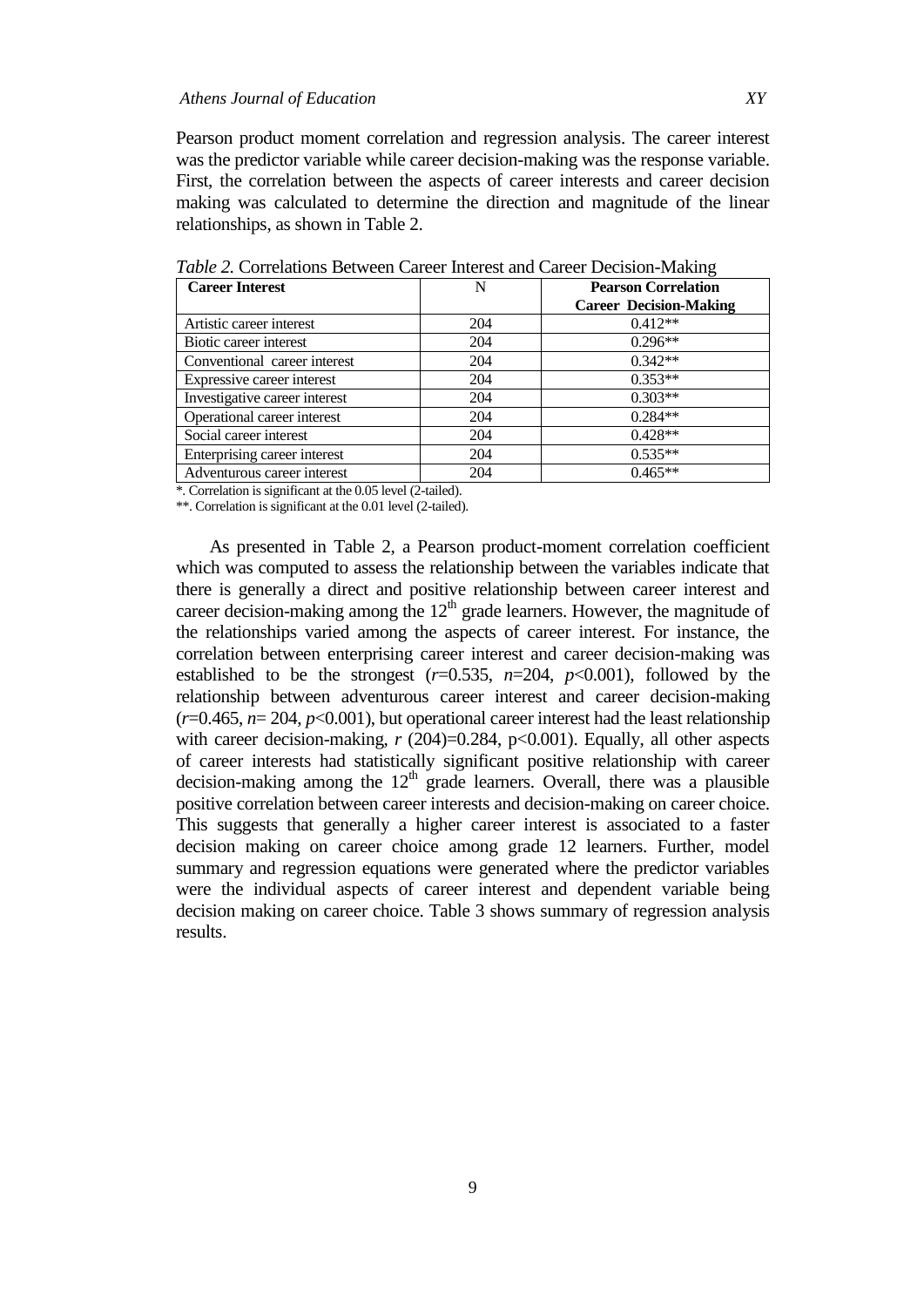| <b>Career Interests</b>       | B        | Std.      | <b>Beta</b> | t        | Sig.  | Part     |
|-------------------------------|----------|-----------|-------------|----------|-------|----------|
| (Constant)                    | 1.745    | 0.088     |             | 19.868   | 0.001 |          |
| Artistic career interest      | 0.119    | 0.042     | 0.17        | 2.805    | 0.006 | 0.07     |
| Biotic career interest        | 0.058    | 0.045     | 0.077       | 1.302    | 0.195 | 0.065    |
| Conventional career interest  | 0.052    | 0.043     | 0.078       | 1.224    | 0.222 | 0.075    |
| Expressive career interest    | 0.054    | 0.039     | 0.084       | 1.397    | 0.164 | 0.056    |
| Investigative career interest | 0.04     | 0.038     | 0.064       | 1.05     | 0.295 | $-0.004$ |
| Operational career interest   | $-0.003$ | 0.039     | $-0.005$    | $-0.082$ | 0.935 | 0.103    |
| Social career interest        | 0.077    | 0.04      | 0.123       | 1.927    | 0.045 | 0.195    |
| Enterprising career interest  | 0.146    | 0.04      | 0.251       | 3.659    | 0.003 | 0.168    |
| Adjusted $R^2$                | 0.421    |           |             |          |       |          |
| F-ratio                       | 17.403** | $df1=9$   |             |          |       |          |
|                               |          | $df2=194$ |             |          |       |          |

*Table 3.* Regression Results on Career Interests and Career Decision-Making

As indicated in Table 3, using the enter method, it was found out that the model was able to account for 42.1% (Adjusted *R* Square=0.421) of the variance in career decision-making among the  $12<sup>th</sup>$  grade learners. To assess the statistical significance of the result, a multiple regression Analysis of Variance (ANOVA) results was interpreted with the null hypothesis being that multiple R in the population equals 0. The results of the study show that the model reached statistical significance,  $F(9, 194) = 17.403$ ,  $p<0.01$ , suggesting that the career interest model is a significant predictor of career decision-making among the  $12<sup>th</sup>$  grade learners. However, exploration of Beta values indicates that the individual aspects of career interest varied in their level of influence on career decision-making. For instance, of these eight variables, enterprising career interest makes the largest unique contribution (beta=0.251). This suggests that when a learner's enterprising career interest rise by one standard deviation, the learners' ability to make career decision improves by 0.251 standard deviations. Equally, rise in the level of social career interest by one standard deviation, would results into improvement of career decision-making by .125 (*beta*=-0.125) standard deviations.

The other potentially useful piece of information in this regression results is the part correlation coefficients, which gives an indication of the contribution of each of the aspect of career interest to the total R squared. For instance, the results showed that artistic career interest has a part correlation coefficient of 0.150, biotic career interest of 0.070, conventional career interest of 0.065, expressive career interest of 0.075, investigative career interest of .056, operational career interest of -0.004, social career interest of 0.103, enterprising career interest of 0.195 and adventurous career interest had part correlation of 0.168. Squaring these values indicates how much of the total variance in the career decision-making is uniquely explained by the variable and how much *R* squared would drop if it wasn't included in the model. For example, enterprising career interest which has the largest contribution to the model uniquely explains 3.8% and adventurous career interest uniquely explains 2.8% of the variance in career decision-making. However, operational career interest only accounted for a negligible amount (<0.001%) of the variance in career decision-making. Its noteworthy that total *R S*quared value for the model (0.421 or 42.1 per cent explained variance) was not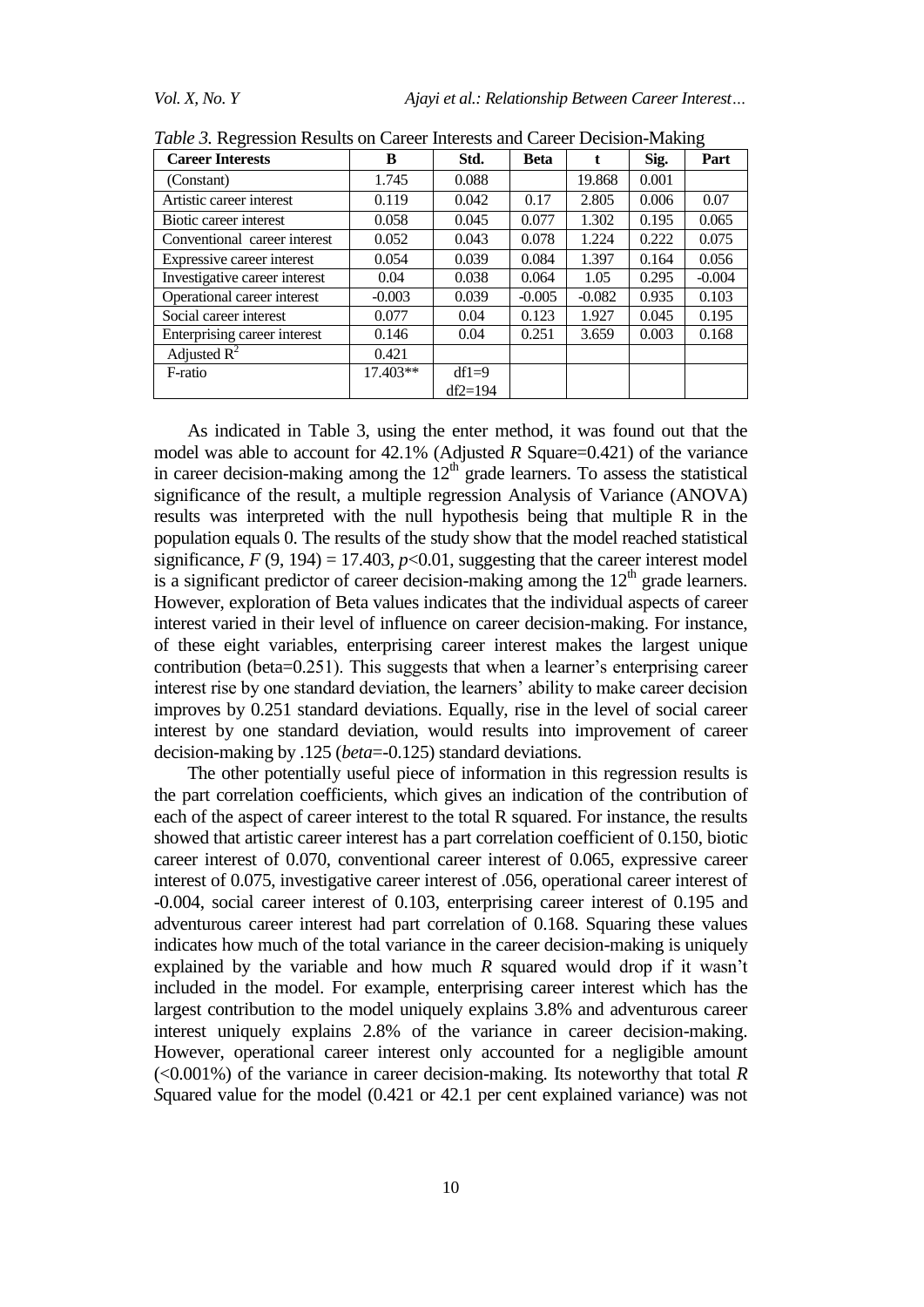equal to all the squared part correlation values added up because overlaps or shared variance were removed.

In addition to these findings, the regression equations were extracted to help predict the influence of career interest on career decision-making among the  $12<sup>th</sup>$ grade learners. The study was guided by a general regression prediction model as follows:

Career Decision-Making =  $\beta 0+\beta_1 X_1+\beta_2 X_2+\beta_3 X_3+\beta_4 X_4+\beta_5 X_5+\beta_6 X_6+\beta_7 X_7 +$  $\beta_8X_8 + \beta_9X_9 + \varepsilon$ 

Where;  $X_1$ =Artistic,  $X_2$ =Biotic,  $X_3$ =Conventional,  $X_4$ =Expressive,  $X_5$ =Investigative,  $X_6$ =Operational,  $X_7$ =Social,  $X_8$ =Enterprising and  $X<sub>9</sub>=$ Adventurous and ε being error term. Thus, the predicated optimum level of career decision making among  $12<sup>th</sup>$  grade learners in secondary school was represented by:

# **Career Decision-Making=1.745 units**  $+$  0.119  $X_1$ *units*  $+$  0.058  $X_2$ *units*  $+$  $0.052$   $X_3$  *units* + 0.054  $X_4$  *units* + 0.040  $X_5$  *units* - 0.003  $X_6$  *units* + 0.077  $X_7$  $\boldsymbol{units} + 0.146 \mathbf{X}_8 \text{ units} + 0.121 \mathbf{X}_9 \text{ units} + \text{error}$

From the model, the coefficients indicate how much career decision making changes with a change of an aspect of career interest when all other variables are held constant. However, the results of the study show that whereas some of the aspects of career interest had significant change on career decision-making when increased by one unit, others did not cause any significant change. For instance, those with significant unstandardized coefficient values included artistic career interest (*B*=0.119; *t*=2.805, *p*=0.006), social career interest (*B*=0.077; *t*=1.927, *p*=0.045) and enterprising career interest (*B*=0.146;  $t = 3.659$ , *p*=0.003), implying that change on career interest by one unit causes a significant increase on career decision-making. On the other hand, the coefficients values for biotic career interest (*B*=0.058; *t*=1.302, *p*=0.195), conventional career interest (*B*=0.052; *t*=.1.224, *p*=0.222), expressive career interest (*B*=0.054; *t*=.1.397, *p*=0.164), investigative career interest  $(B=0.04; t=0.1.05, p=0.295)$  and operational career interest  $(B=0.003; t = -0.082, p=0.935)$  were not significant, suggesting that change in them by unit would not make any significant change in career decision making regression model. However, the model was statistically significant *F* (9, 194)=17.403, p<0.01,  $R^2$  Adjusted=0.421. This indicates that the model is a significant predictor of career decision-making among the 12th grade learners.

Using a multiple regression analysis, the investigated null hypothesis was that H<sub>0</sub>:  $β_1 = β_2 = β_3 = β_4 = β_5 = β_6 = β_7 = β_8 = β_9 = 0$  and the corresponding alternative hypothesis being H<sub>1</sub>: at least one  $\beta_{i \neq 0}$ . If the null hypothesis is true, then from  $E(Y) = \beta_0 + \beta_{i=0}$  $_{1-9}$  X<sub>i=1-9</sub> the population mean of Y is  $\beta_i$  for every X value, which indicates that X (career interest) has no influence on Y (career decision-making) and the alternative being that career interest has statistical significant influence on career decisionmaking. Based on the findings of the regression equation in Table 3, the null hypothesis which stated that, *there is no significant relationship between career*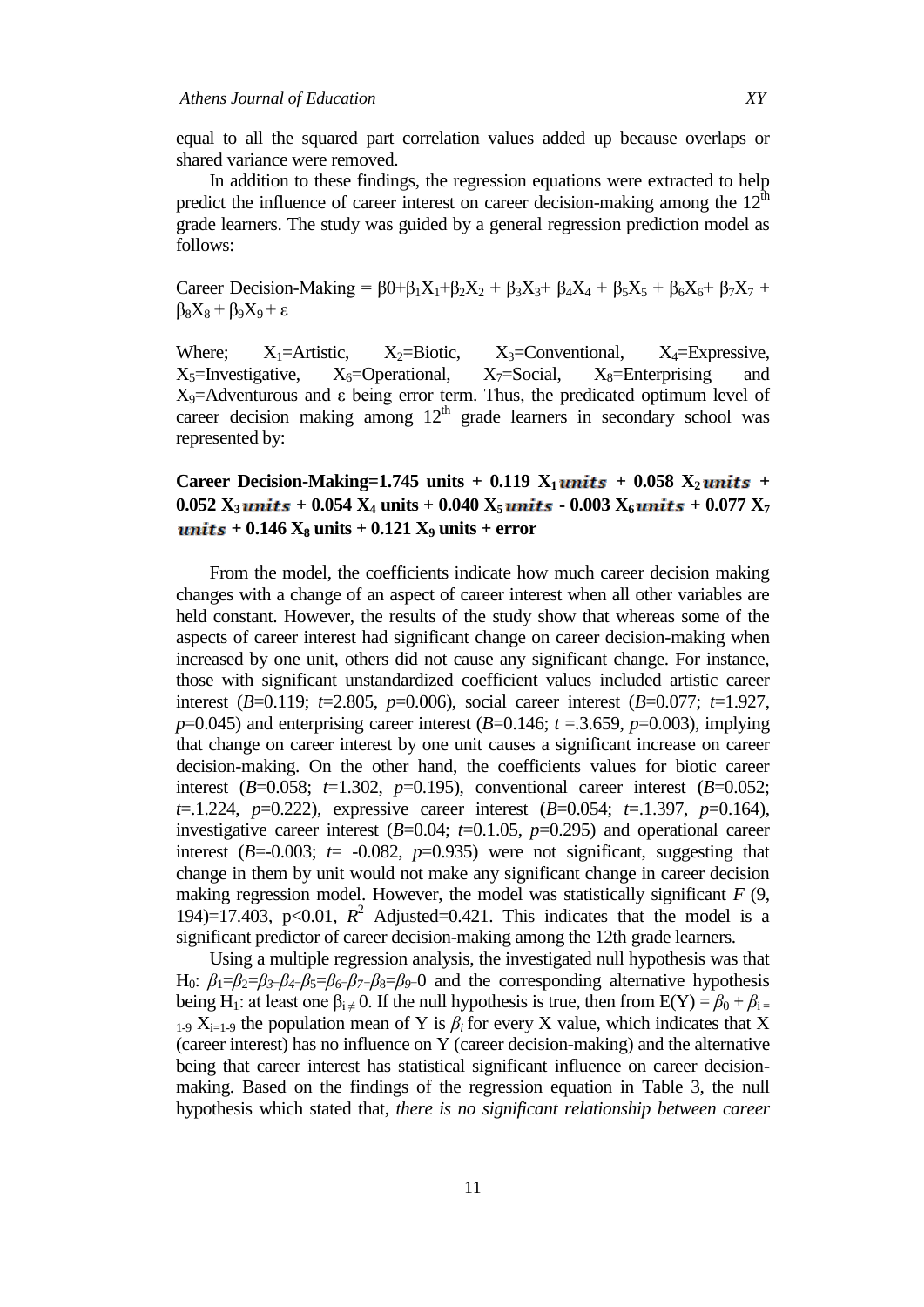*interest and career decision-making of grade 12 learners in Township secondary schools*, was rejected. Hence, the alternative hypothesis which states that career interest has significant effect on career decision-making among  $12<sup>th</sup>$  grade learners was adopted. It was therefore concluded that career interest has a significant positive effect on career decision-making among the  $12<sup>th</sup>$  grade learners in secondary schools.

### **Discussion**

This study sought to ascertain the relationship between career interest and career decision-making. The study indicated that, the correlation between enterprising career interest and career decision-making was established to be the strongest, followed by the relationship between adventurous career interest and career decision-making, but operational career interest had the least relationship with career decision-making. Equally, all other aspects of career interests had statistically significant positive relationship with career decision-making among the  $12<sup>th</sup>$  grade learners. In overall, there was a plausible positive correlation between career interests and decision-making on career choice. This suggests that generally a higher career interest is associated to a faster decision making on career choice, and that learners with artistic career interest, social career interest and enterprising career interest, reported significant effect in their career decisionmaking. This finding supports Holland's (1959) theoretical assertion that individuals prefer to choose vocations that give them the opportunity to be around others and relate with people of like minds. Individuals look for environments that support their skills and knowledge, where they can express personal principles and values, while engaging in pleasurable activities to solve problems. Similarly, Holland (1992) also argue that individual's behavior is a result of their personality and environment in which they live, which inform their values and interest through personal experiences and career choices. Moreover, Willner, Gati, and Guan (2015) concur that, suitable career decision-making could be effective when the individual is equipped with adequate information and proper career guidance. Similarly, Enache and Matei, (2017) also indicated that some of the factors accountable for an individual's career decision-making include career interests. In agreement, Abe and Chikoko (2020) concluded that career interest is important in the decision-making process of students and has implication for policy decisions. Similarly, Siddiky and Akter (2021) reported that the students' career choice and career preferences are determined by their personal interests to a great extent. In addition, Anovunga, N-yelbi, and Akpadago (2021) reported that career interest of an individual greatly affects their preferred vocational choice or development. Moreover, Jemini-Gashi and Kadriu (2022) reported that personal interest for a certain academic field was among the facilitating and determining factors for them during their process of career decision-making. In agreement, Chinyamurindi, et al., (2021) showed that learners' career decisions were highly influenced by academic experiences, personal interests and self-efficacy.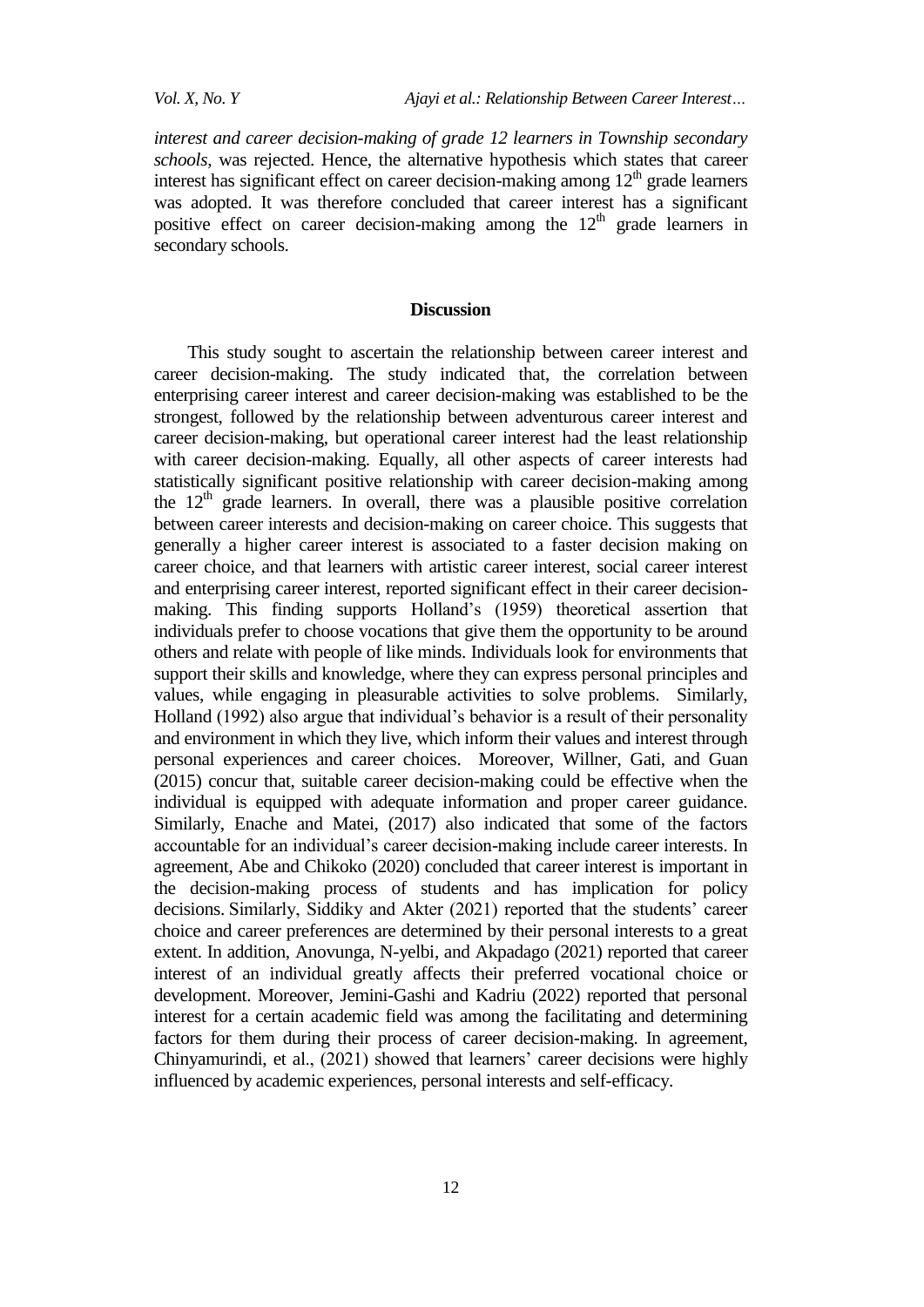The results of the study also showed that the career interest model is a significant predictor of career decision-making among the  $12<sup>th</sup>$  grade learners, and that enterprising career interest which has the largest contribution to the model and adventurous career interest accounted for a small variance in career decisionmaking. However, operational career interest only accounted for a negligible amount of the variance in career decision-making. This finding supports Etiubon, et al., (2018) which assert that there are individuals, who pursue careers that go with their interest and passion irrespective of the financial benefits, for the purpose, that everyday life revolves around one's career as a vital component to determine an individual's every day practice. Etiubon, et al., (2018) further argues that, influences on career decision-making mostly differ from one person to another, according to an individual's environment and interest. This is probably as a result of experience and support attainable in the community. Moreover, Brown and Crace (1996) affirm that high priority values are more critical to decision making than low-priority values and that, if values are not fully crystallized or the outcomes are unclear, difficulties will arise and the choices made will be tentative (choosing liberal arts major). In agreement, Sagiv (2002) reported that enterprising interests were positively correlated with power and achievement and negatively correlated with universalism. the study also found that enterprising interests were positively correlated with power, whereas social interests were negatively correlated with power. In addition, Smith and Campbell (2009) reported that conventional and realistic interest types had similar value profiles, and that there are substantial canonical correlations between four of the six linear composites of interests and values. Moreover, Gallup [\(2019\)](https://link.springer.com/article/10.1007/s10734-021-00804-6#ref-CR20) reported that students who experienced a sense of purpose in their work were more likely to align their work with their interests, values, and strengths and participate in a programme or class that helped them think about pursuing meaningful work. Finally, Quinlan and Renninger (2022) reported that students' interest in their subject was a significant predictor of career decidedness, mediated by students' desire to pursue that interest in their career.

#### **Conclusions**

The study concludes that the career interest model is a significant predictor of career decision-making among the 12th grade learners. Moreover, enterprising career interest had the largest contribution but the operational career interest only accounted for a negligible amount of the variance in career decision-making. The learners with artistic career interest, social career interest and enterprising career interest, also reported significant effect in their career decision-making. Overall, the career interest model accounted for 42.1% of career decision making among learners, which means that career decisions made by learners is greatly influenced by career interests that are exhibited by learners. Therefore, it is concluded that career interest plays a major role in influencing carer decisions among learners in secondary schools. This indicates that, career interest being an internal factor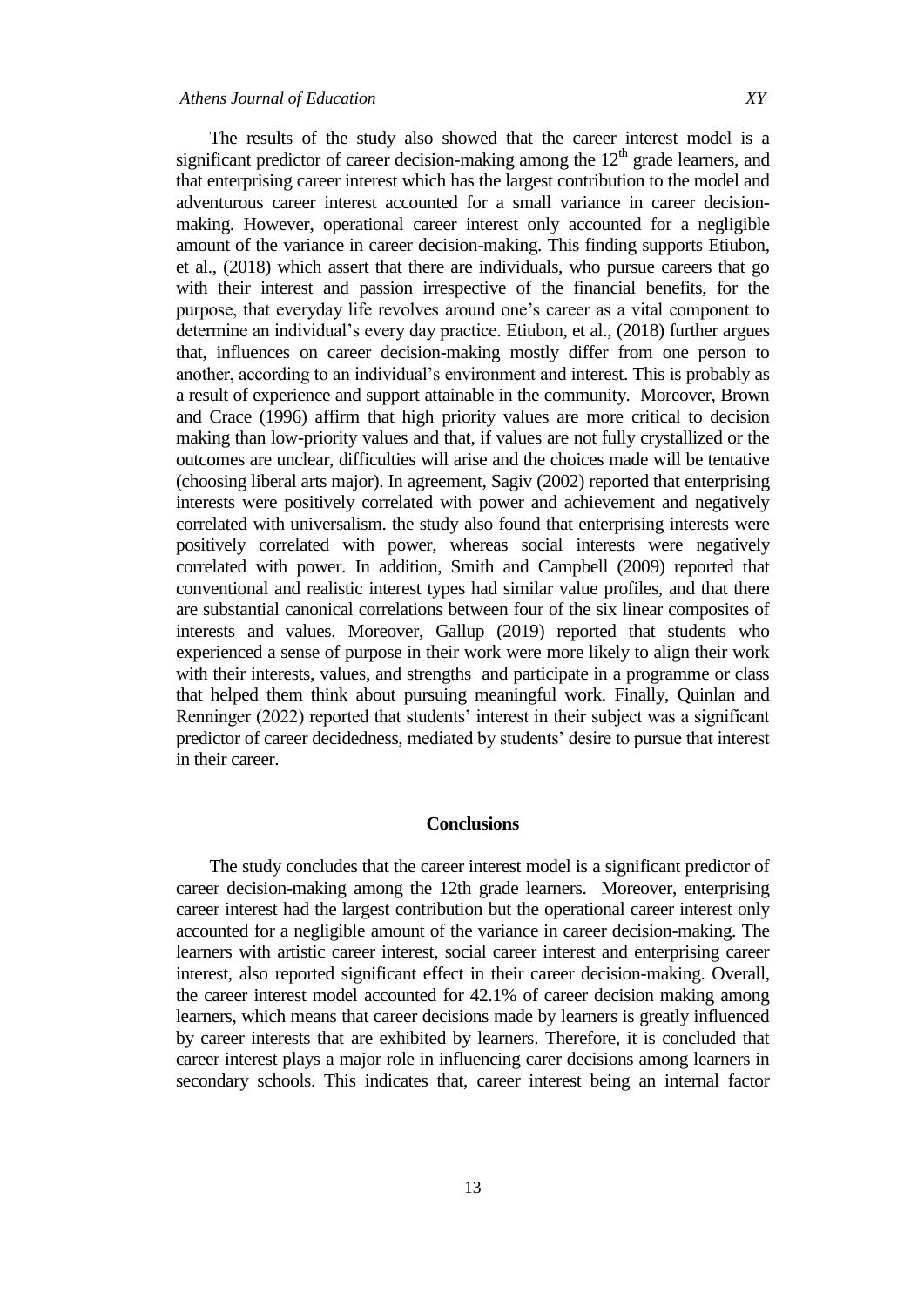among learners, it implies that their personality could be possible influencers because the two are closely interrelated.

#### **Implications**

The findings have implications for teachers, school principals, school psychologists and parents. This study contributes to significant developments in the education sector and may assist in facilitating learners' career opportunities and support learners towards achieving career success after secondary schools. The study recommends that school psychologists should do early assessment of learners to ascertain their career interests because it informs best career decision making practices among learners. This is important because early identification of career interests would lead to the most appropriate career decisions among learners and this would eventually minimize the shift from one career to another as a result of mismatch between an individual and career. The study also recommends that teacher counsellors should utilize the career interest results to provide guidance on career decision making among learners. This would ensure that learners are guided on to choosing carers that are in line with their personal interests. Moreover, the study recommends that school psychologists should adopt therapy strategies in career decision making for learners which has the steps such as: identification, awareness, and reframing. This would assist learners with dysfunctional career decision making styles. Further studies could examine home and school related factors influencing career decision making among learners.

### **Limitations**

The study has one limitation in that it was quantitative in nature and this left out the in-depth qualitative results on career interests and carer decision making among learners. A qualitative approach could be adopted to explore the interplay between the variables. Moreover, the research was only carried out in one district in south Africa, and a survey covering schools within Gauteng province would bring a bigger picture of career decisions among learners.

#### References

- Abe, E. N., & Chikoko, V. (2020). Exploring the Factors that Influence the Career Decision of STEM Students at a University in South Africa. *International Journal of STEM Education, 7*(Dec), 60.
- Akosah-Twumasi, P., Emeto, T. I., Lindsay, D., Tsey, K., & Malau-Aduli, B. S. (2018) A Systematic Review of Factors that Influence Youths Career Choices—The Role of Culture. *Frontiers in Education, 3*(Jul), 58.
- Anovunga, A. A., N-yelbi, J., & Akpadago, J. (2021). Career Decision Making Among Young Adults in Ghanaian Secondary Schools Using Super's Career Choice Theory as a Lens. *International Journal of Psychology and Counselling, 13*(3), 41-51.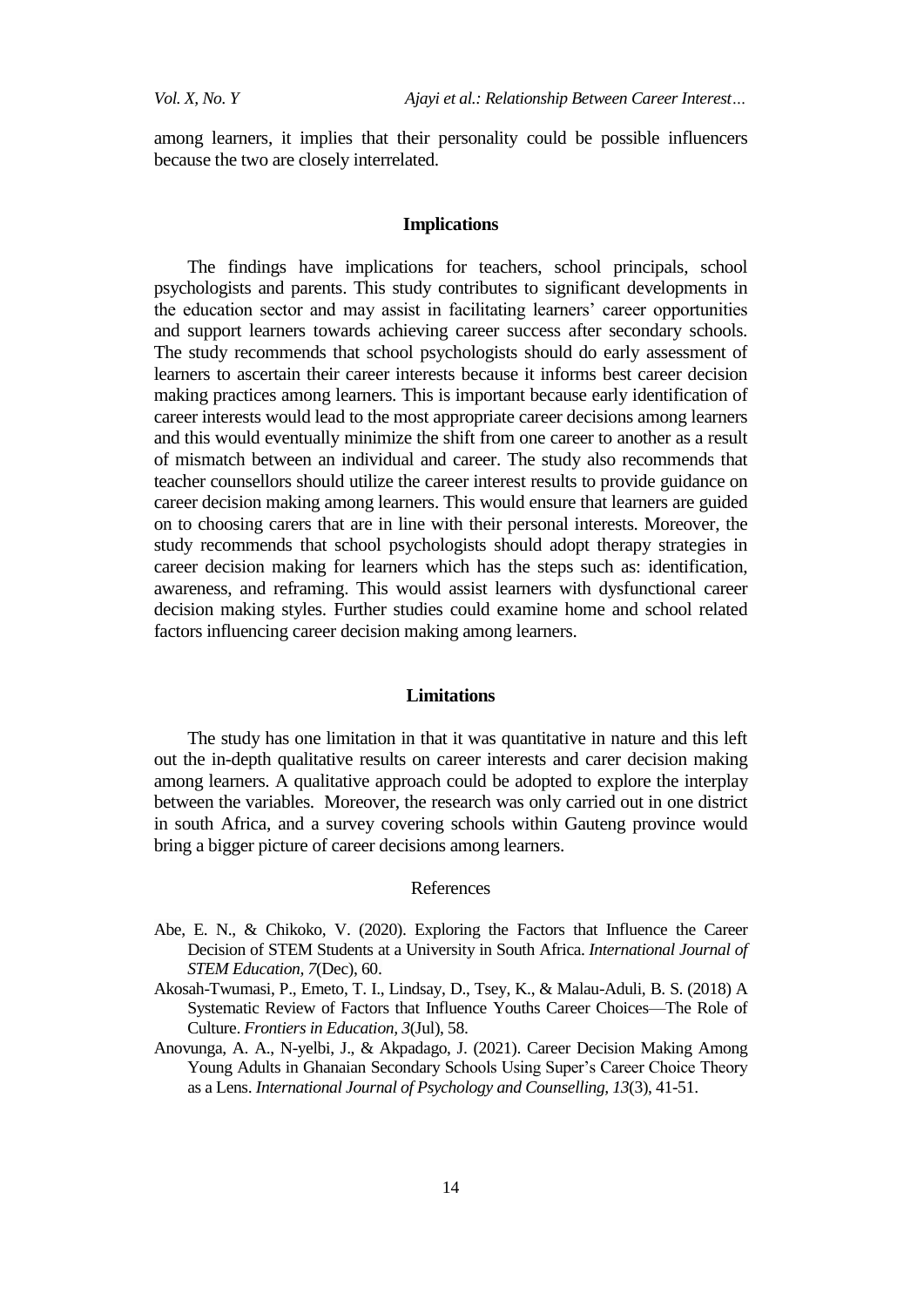- Atitsogbe, K. A., Moumoula, I. A., Rochat, S., Antonietti, J. P., & Rossier, J. (2018). Vocational Interests and Career Indecision in Switzerland and Burkina Faso: Cross-Cultural Similarities and Differences. *Journal of Vocational Behavior, 107*(Aug), 126-140.
- Bartlett, C., MCllveen, P., & Perera, H. (2015). A Short Form of Career Interest Test. *Journal of Career Assessment, 5*(3), 25-40.
- Bennett, D., Knight, E., Bawa, S., & Dockery, A.M. (2021). Understanding the Career Decision Making of University Students Enrolled in STEM Disciplines. *Australian Journal of Career Development*, *30*(2), 95-105.
- Brown, D., & Crace, R. K. (1996). Values in Role Choices and Outcomes: A Conceptual Model. *The Career Development Quarterly, 44*(3), 211–223.
- Buthelezi, T., Alexander, D. & Seabi, J. (2009). Adolescents' Perceived Career Challenges and Needs in a Disadvantaged Context in South Africa from a Social Cognitive Career Theoretical Perspective. *South African Journal of Higher Education, 23*(3), 505-520.
- Chinyamurindi, W. T., Hlatywayo, C. K., Mhlanga, T. S., Marange, C. S., & Chikungwa-Everson, T. (2021). Career Decision-making Amongst High School Learners: A Descriptive-exploratory Study from South Africa. *Cypriot Journal of Educational Sciences*, *16*(1), 129-147.
- Creswell, J. (2015). *Educational Research Planning, Conducting, and Evaluating Quantitative and Qualitative Research*. New York Pearson.
- Creswell, J. W., & Plano Clark, V. L. (2018). *Designing and Conducting Mixed Methods Research*. 3rd Edition. Thousand Oaks, CA: SAGE Publications.
- Curran, D. (2019). *An Investigation of the Relevance of Using a Career Interest Instrument with Transition Year Students in the Decision-making Process for Future Career Exploration*. Unpublished M.A Thesis. University of Limerick.
- Dobson, L. K., Gardner, M. K., Mertz, A. J., & Gore, P. A Jr. (2014). The Relationship Between Interests and Values in Career Decision Making: The Need for an Alternative Method of Measuring Values. *Journal of Career Assessment, 22*(1), 113- 122.
- Enache, R. G., & Matei, R. S. (2017). Study on Self-awareness and Vocational Counselling of High School Students. *Agora Psycho-Pragmatica*, *11*(1), 57-64.
- Etiubon, R. U., Ugwu, A. N., & Ado, I. B. (2018). Career Choice Determinants and Academic Achievement of First Year Science Education Students of University of Uyo, AkwaIbom State, Nigeria. *International Journal for Innovation Education and Research, 6*(7), 136-147.
- Gallup (2019). *Forging Pathways to Meaningful Work: The Role of Higher Education*. Washington, D.C.: Gallup.
- Holland, J. L. (1959). A Theory of Vocational Choice. *Journal of Counseling Psychology, 6*(1), 35-45.
- Holland, J. (1992). *Making Vocational Choice: A Theory of Vocational Personalities and Work Environments.* 2nd Edition. Florida: Psychological Assessment Resources, Inc.
- Jemini-Gashi L, & Kadriu E. (2022). Exploring the Career Decision-making Process During the COVID-19 Pandemic: Opportunities and Challenges for Young People. *SAGE Open*, (Jan-Mar), 1-9.
- Kaur, S. (2016). Career Decision Making of Secondary Students in Relation to Their Peer Group Influence. *International Education and Research Journal, 3*(1), 118-120.
- Kazi A. A., Nimra, S., & Nawaz, A. (2017). Factors Influencing Students' Career Choices: Empirical Evidence from Business Students. *Journal of Southeast Asian Research*, (Mar), 1-15.